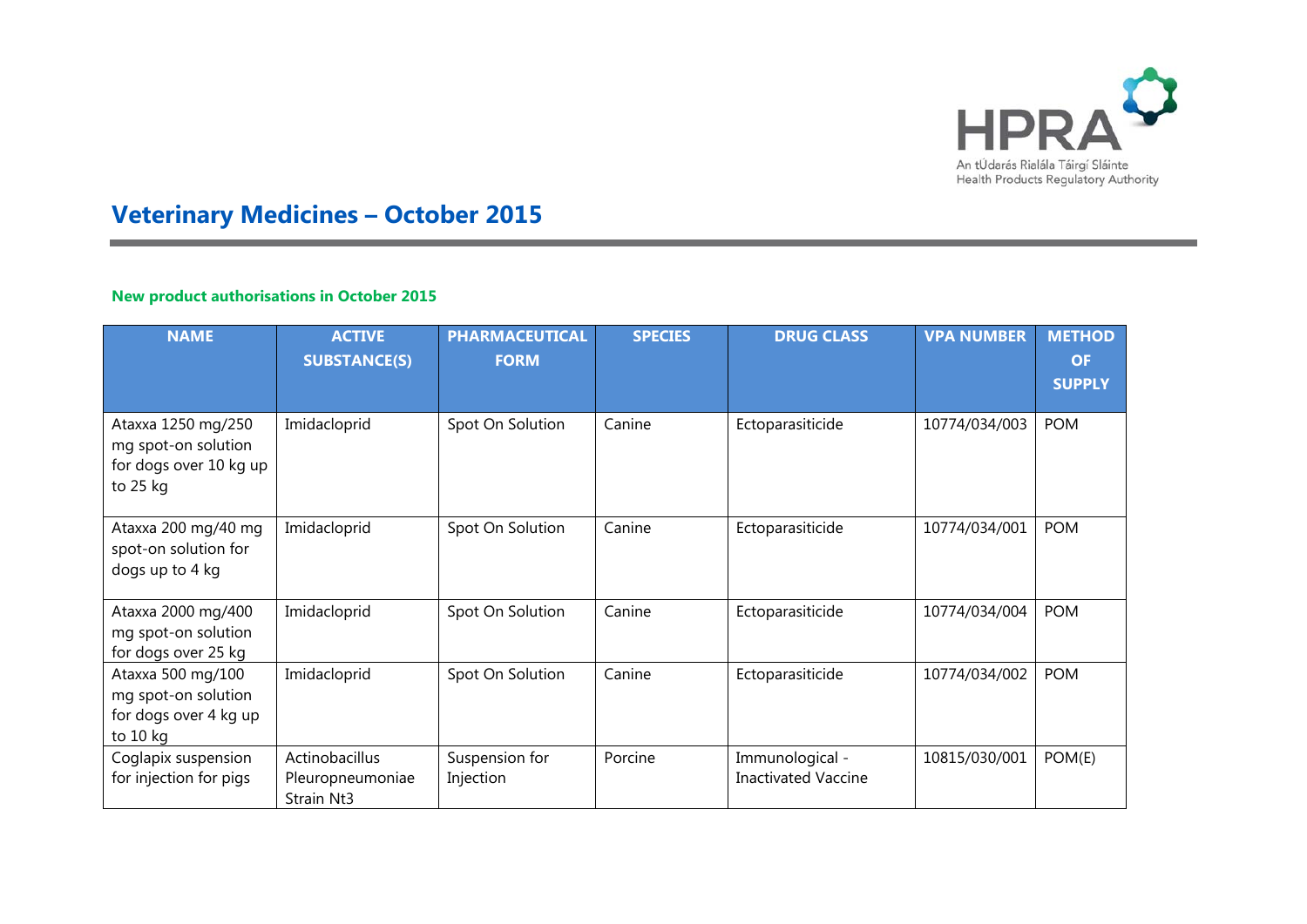

| <b>NAME</b>                                                                                                                                  | <b>ACTIVE</b><br><b>SUBSTANCE(S)</b> | <b>PHARMACEUTICAL</b><br><b>FORM</b> | <b>SPECIES</b>                                               | <b>DRUG CLASS</b> | <b>VPA NUMBER</b> | <b>METHOD</b><br><b>OF</b><br><b>SUPPLY</b> |
|----------------------------------------------------------------------------------------------------------------------------------------------|--------------------------------------|--------------------------------------|--------------------------------------------------------------|-------------------|-------------------|---------------------------------------------|
| Prednicortone 20 mg<br>tablets for dogs and<br>cats                                                                                          | Prednisolone                         | <b>Tablets</b>                       | Canine, Feline                                               | Corticosteroid    | 10475/018/002     | <b>POM</b>                                  |
| Prednicortone 5 mg<br>tablets for dogs and<br>cats                                                                                           | Prednisolone                         | <b>Tablets</b>                       | Canine, Feline                                               | Corticosteroid    | 10475/018/001     | <b>POM</b>                                  |
| Rhemox 500 mg/g<br>powder for use in<br>drinking water for<br>pigs, chicken broilers,<br>duck broilers and<br>turkeys for meat<br>production | Amoxycillin<br>Trihydrate            | Powder for use in<br>drinking water  | Porcine, Fowl -<br>Chicken, Fowl -<br>Duck, Fowl -<br>Turkey | Antibacterial     | 10509/006/001     | <b>POM</b>                                  |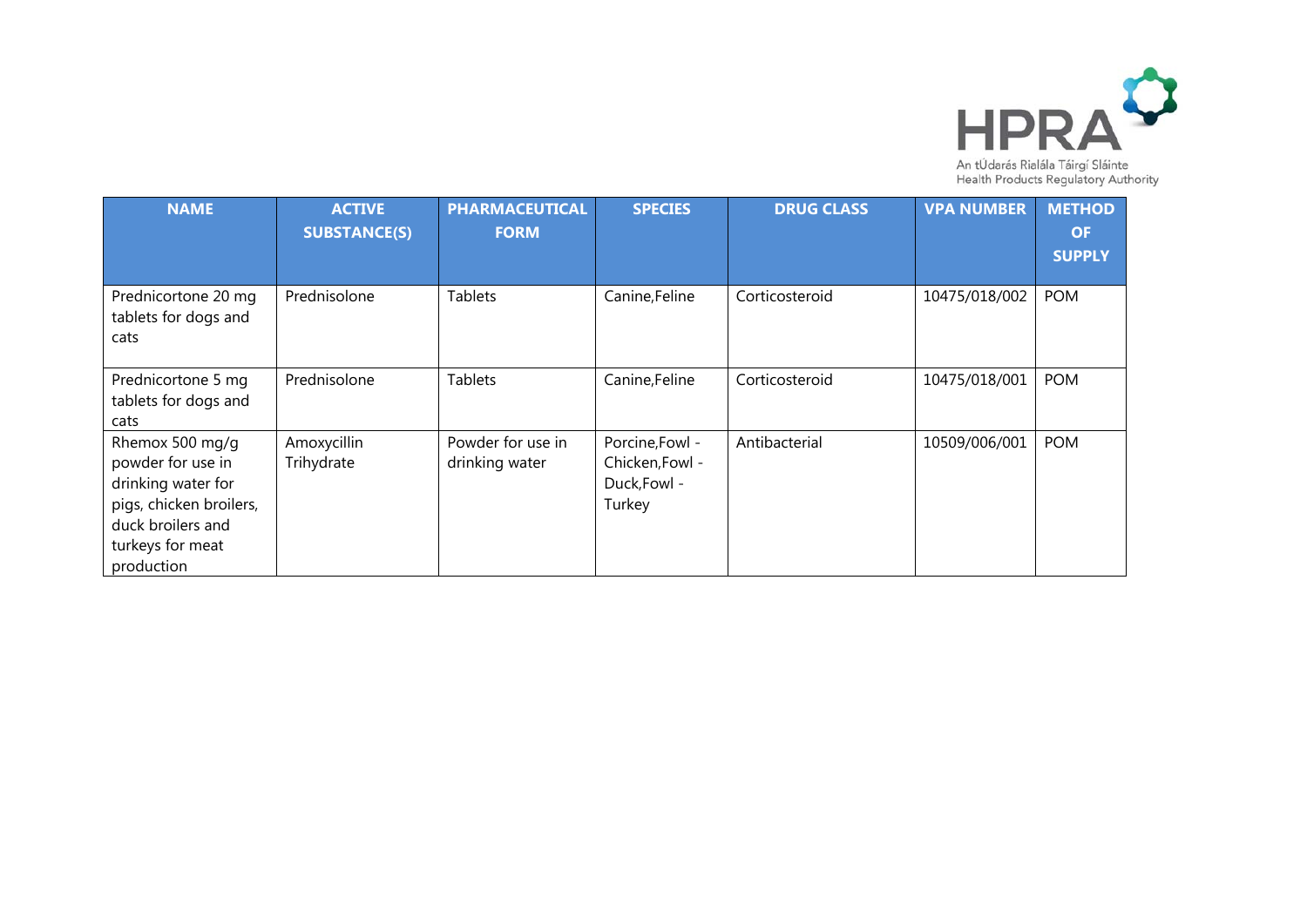

#### **Products transferred in October 2015**

| <b>Product Name</b>            | <b>New VPA number</b> | <b>New MAH</b>           |  |
|--------------------------------|-----------------------|--------------------------|--|
|                                |                       |                          |  |
| Pimovita 1.25 mg chewable      |                       |                          |  |
| tablets for dogs               | 10007/054/001         | Boehringer Ingelheim Ltd |  |
| Pimovita 2.5 mg chewable       |                       |                          |  |
| tablets for dogs               | 10007/054/002         | Boehringer Ingelheim Ltd |  |
| Pimovita 5 mg chewable tablets |                       |                          |  |
| for dogs                       | 10007/054/003         | Boehringer Ingelheim Ltd |  |
| Pimovita 10 mg chewable        |                       |                          |  |
| tablets for dogs               | 10007/054/004         | Boehringer Ingelheim Ltd |  |
| Permacyl 236.3 mg/ml powder    |                       |                          |  |
| and solvent for suspension for |                       |                          |  |
| injection for cattle           | 10505/005/001         | Divasa-Farmavic S.A.     |  |

### **Specific product updates (for animal record keeping purposes)**

## **Change to Withdrawal Periods**

| <b>Product Name</b>      | <b>VPA Number</b> | <b>MAH</b>              | Current Withdrawal  <br><b>period</b> | <b>Previous Withdrawal</b><br>period |
|--------------------------|-------------------|-------------------------|---------------------------------------|--------------------------------------|
| Bimoxyl LA 150 mg/ml     | 10126/009/001     | <b>Bimeda Chemicals</b> | 21 Days                               | 11 Days                              |
| Suspension for Injection |                   |                         |                                       |                                      |